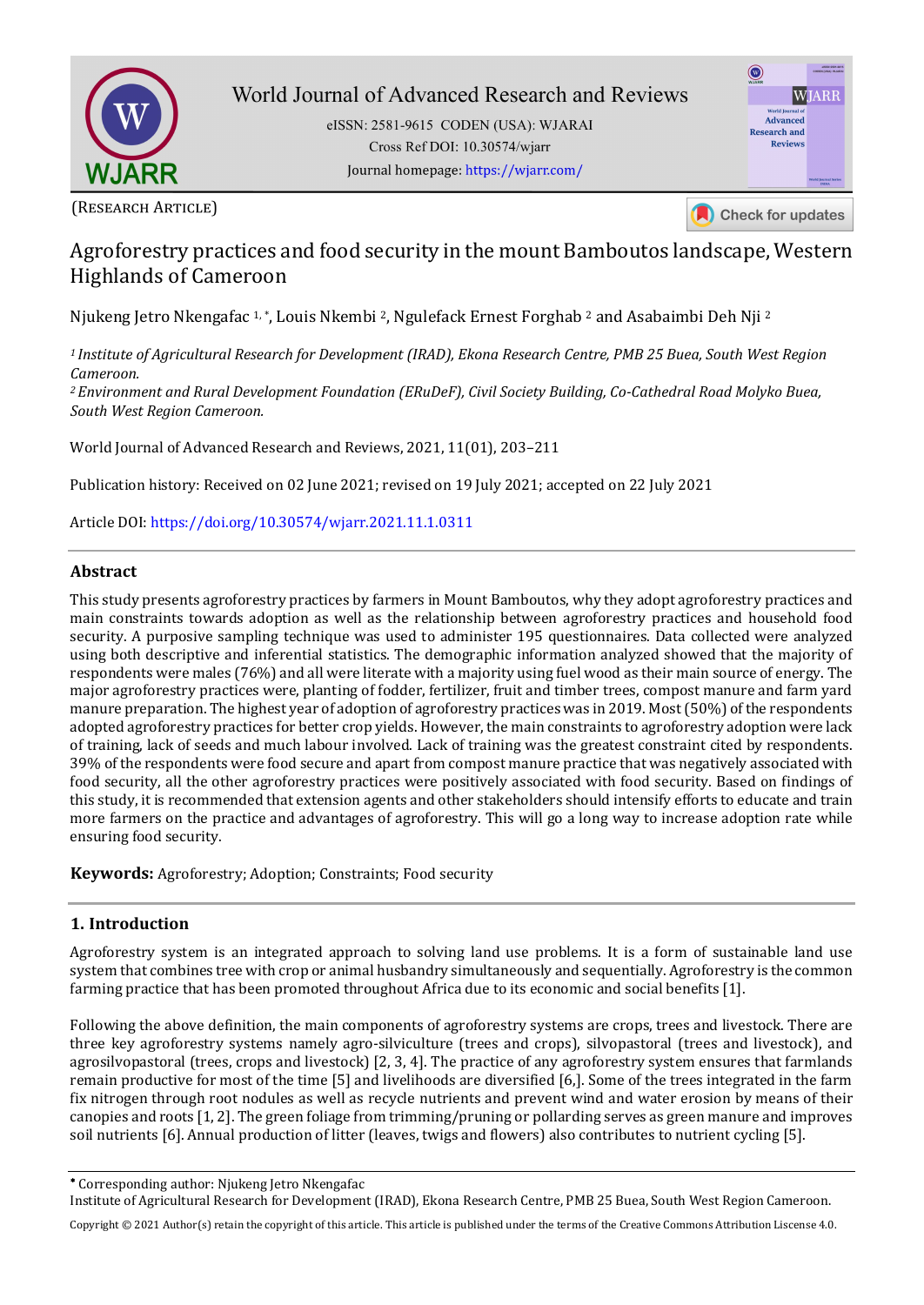Trees are very important as they provide soil and undergrowth production, wind speed reduction, moderation of extreme climatic conditions, and improvement of soil fertility [2, 7] as well as fruits, nuts, building materials and fodder [3, 5, 8]. Some agroforestry practices involving trees are, live fences, alley cropping, improved fallow, shelter belts, scattered trees on croplands and home gardens [9]. With the high plant diversity in these agroforestry farms [10], a wide spectrum of multiple-use plant products can be generated with relatively low labour, cash or other inputs [11]. In seasons of scarcity agroforestry systems with their diverse products available year-round, contribute towards food security [12].

Tree-based agroforestry land use practice is the most crucial for improving smallholder farmer's livelihoods [13]. With the expansion in the world population, the food problem has become increasingly severe, with the number of those malnourished reaching 3 billion [14]. Assessing the rate of population growth and rate of food production in Africa, Bishaw and Abdelkadir [15], found that during the period of 1993 to 2003 up till now, Africa's rate of population growth has been higher than the rate of food production. Despite the identification of food security as an important policy goal in Africa, too many African countries continue to be food insecure especially among the urban-poor [14]. This can be reversed through conscious integration of agroforestry practices into rural and urban development [16]. Agroforestry practices provide an additional food supply and cash income for the people.

The importance of agroforestry practices is based on the complexity of interactions between species that occur within agroforests, and their apparent sustainability over time in order to meet the people's needs in terms of food, fuel wood, livestock products (milk, eggs, meat) fodder, income and building materials. The primary emphasis of some practices like home gardens is food production for household consumption [17, 18].

Food insecurity is a major concern today in many parts of Cameroon which are fuelled by the increase in population density. High population density has put a lot of pressure on land as more of it is required for settlement [19]. This has led to land fragmentation, which has negatively affected food production, hence, resulting into food insecurity. Poor farming practices have led to decrease soil fertility and low crop yields [9]. Based on the MDG's goals for poverty alleviation, intensification and diversification of production strategies are of importance to meet the food and land requirement for the increased population. Land use practices thus have to be intensified to maximize food production on the small land available. Agroforestry has been identified as a means of providing all year-round access to food for rural households [11, 20] that helped smallholder farmers to support their families [21].

The Mount Bamboutos landscape is a biodiversity hotspot that is in constant threat of encroachment by local farmers. For over three years the Environment and Rural Development Foundation (ERuDeF), a Cameroon based nongovernmental organization together with her partners have been encouraging and training farmers on agroforestry for improved crop yields and to reduce encroachment. There is therefore need to access the contribution of these agroforestry practices to food security in this area. This study was meant to answer the following questions;

What type of Agroforestry technologies are practiced in the study area? Which factors influence the adoption of agroforestry practices by households. What is the relationship of these technologies to household food security?

The findings obtained from this study will be useful in redirecting, improving and strengthening the existing Agroforestry programmes in the Mount Bamboutous landscape and elsewhere in the country.

## **2. Material and methods**

### **2.1. Study area**

The Bamboutos Mountain is located between latitude 5°32' and 5°51' North of the equator and longitude, 956' and 1009' east of the Greenwich Meridian and extends from an altitude of 2000m to 2700 m above sea level. Mean maximum temperature is between 20-22˚C; mean minimum 13-14˚C. Rainfall varies from 1780 – 2290mm per year. The weather conditions of the area favour crop production and animal rearing. The soils are characterized by low bulk density (0.73g/cm3) and a loamy texture [22].

### **2.2. Data collection**

A purposive sampling design was used in this study. Eighteen villages within the Mount Bamboutos landscape were randomly selected out of 32 villages. A total of 195 questionnaires were administered to rural farmers in the 18 villages. Data gathered include: respondent's demographic attributes, source of farm land, farm size, source of energy, livelihood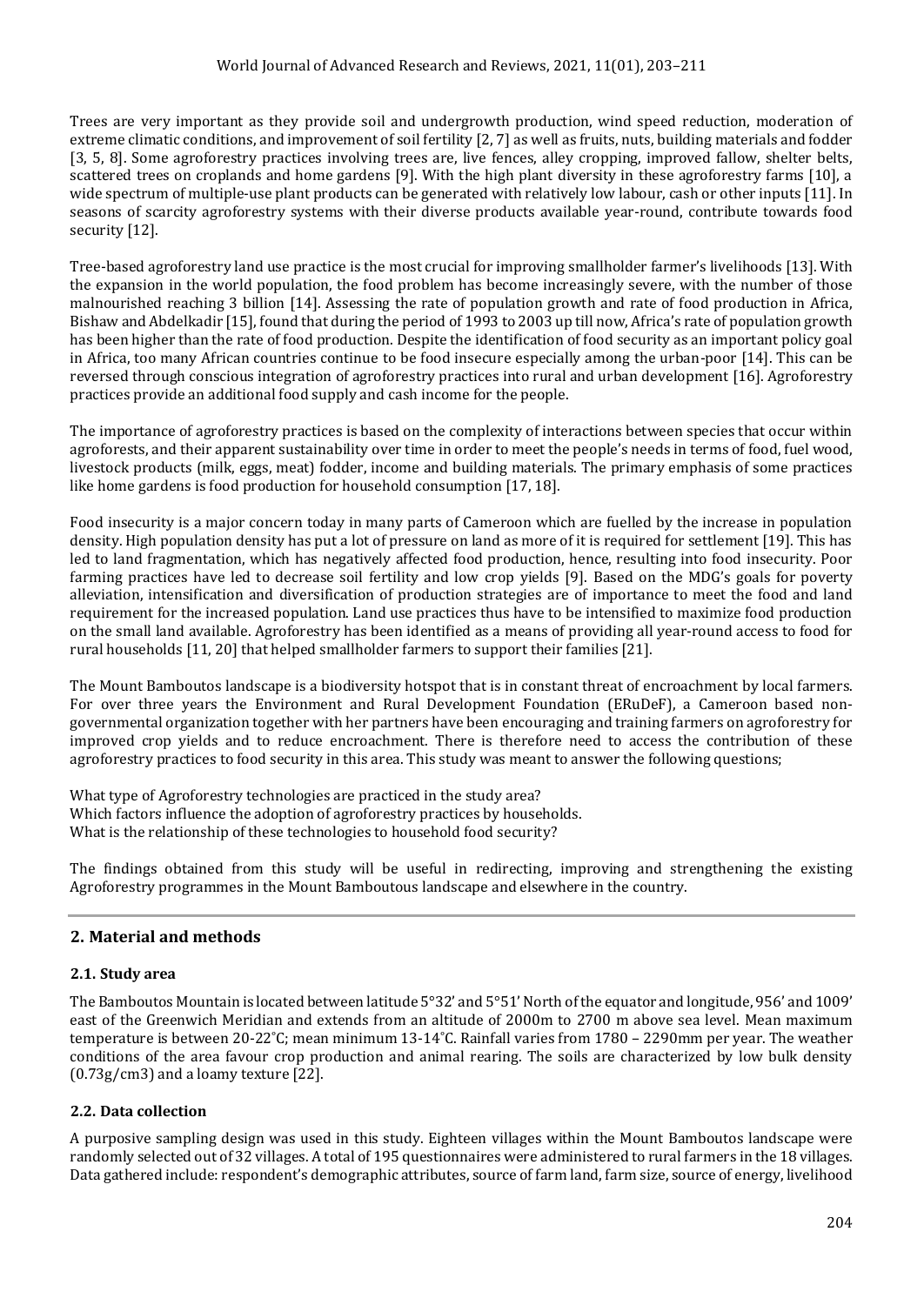activities, adoption of agroforestry practices and constraints to its adoption as well as information of household food security.

### **2.3. Statistical analysis**

The data collected from the respective respondents were edited to correct any missing information on the questionnaires and to ensure accurate results. Later, the data were coded with the aid of SPSS v23. Descriptive statistics and correlations were used to analyze the data collected. The descriptive statistics which include frequency distribution and percentage were used to summarize the respondents' socioeconomic characteristics. The household food insecurity access scale (HFIAS) was used to categorise households into four food security categories [23]. The Pearson correlation coefficient was used to determine the association between agroforestry practices and household food security. Based on the results, some deductions were made and appropriate recommendations for policy action provided.

### **3. Results and discussion**

### **3.1. Demographic and socioeconomic characteristics of respondents**

| <b>Variable</b>           | <b>Description</b>      | Frequency      | Percentage     |  |
|---------------------------|-------------------------|----------------|----------------|--|
|                           | Male                    | 148            | 76             |  |
| Sex                       | Female                  | 47             | 24             |  |
|                           | 20-30                   | 33             | 17             |  |
|                           | 31-50                   | 66             | 34             |  |
| Age ranges (Years)        | 51-60                   | 53             | 27             |  |
|                           | Above 60                | 43             | 22             |  |
|                           | $1 - 5$                 | 66             | 34             |  |
|                           | $6 - 10$                | 92             | 47             |  |
| Household size            | $11 - 15$               | 22             | 11             |  |
|                           | 16-20                   | 5              | 3              |  |
|                           | Above 20                | 10             | 5              |  |
|                           | Primary                 | 95             | 49             |  |
|                           | Secondary               | 71             | 36             |  |
|                           | High school             | 19             | 10             |  |
| <b>Educational status</b> | Higher National diploma | 7              | 3.5            |  |
|                           | <b>Bachelors</b>        | $\mathbf{1}$   | 0.5            |  |
|                           | Masters                 | $\overline{2}$ | $\mathbf{1}$   |  |
|                           | Crop farming            | 158            | 81             |  |
| Main income source        | Livestock farming       | 26             | 13             |  |
|                           | <b>Business</b>         | 3              | $1.5\,$        |  |
|                           | Government job          | 5              | 2.5            |  |
|                           | others                  | 3              | 1.5            |  |
|                           | Fuel wood               | 188            | 96.5           |  |
| Main source of energy     | crop residues           | 3              | 1.5            |  |
|                           | others                  | $\overline{4}$ | $\overline{2}$ |  |

**Table 1** Demographic and socioeconomic characteristics of respondents

Most of the respondents were male (76 %), with just 24% female (Table 1). This implies that the majority of local residents engaging in agroforestry in the Mount Bamboutos landscape are males. There is gender disparity in agriculture in the region and this may explain the low number of females observed in this study. In Cameroon like some African countries most men have access to land and credit facilities whereas women do not. Generally, agroforestry practices are mostly done by men because of the cultural values and responsibilities of men in families. Women tend to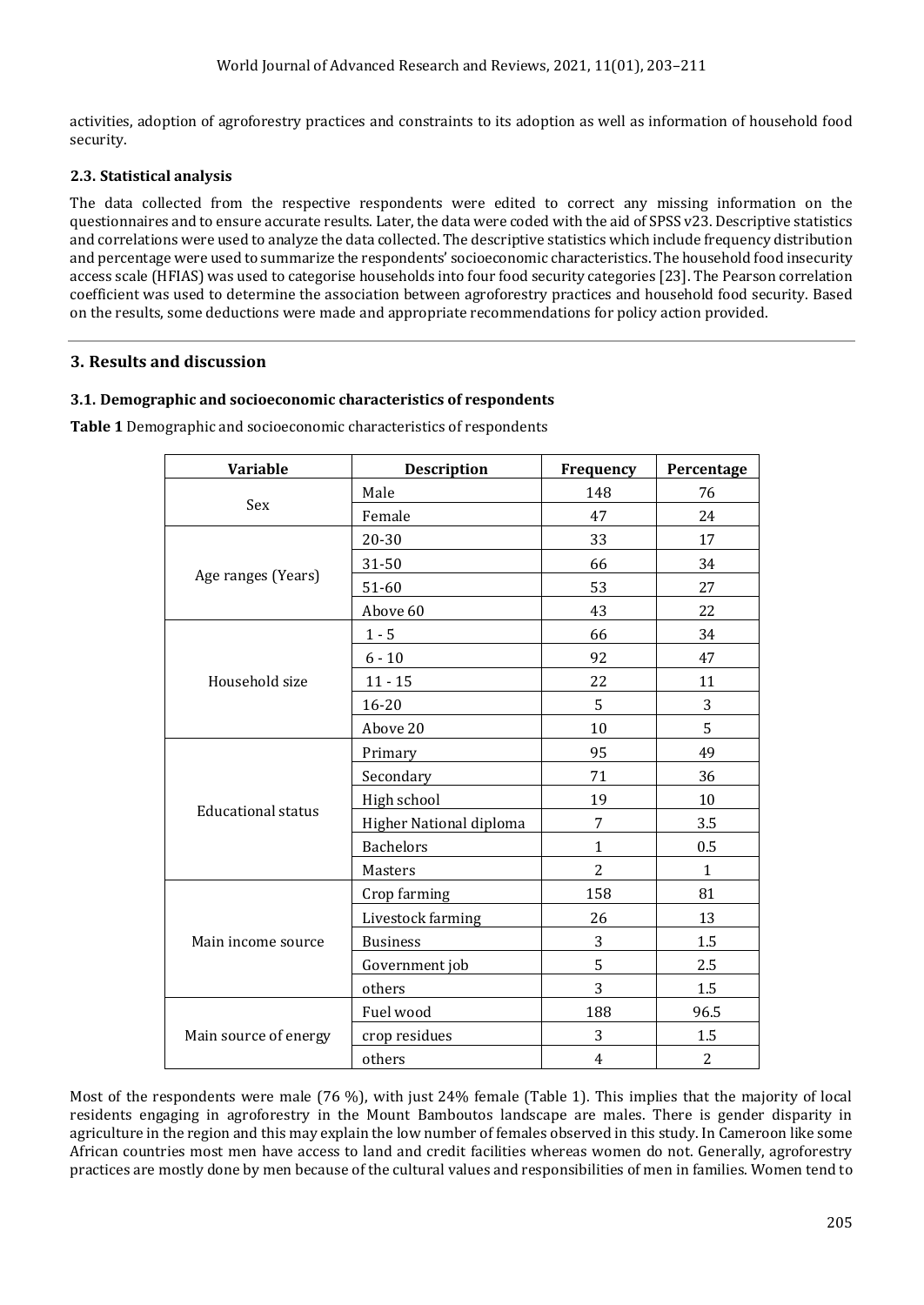be more interested in cultivating crops for food consumption rather than cultivating tree crops. This trend of gender disparity was observed in Rwanda [24]. Although women are traditionally important participants in both agricultural and forestry components of agroforestry production, they are frequently ignored in the design of agroforestry [25].

A majority (61%) of the respondents were age between 31 and 60 years. This is an active age and it is interesting to note that 22% of the respondents were older than 50 years and 17% of age between 20 and 30 years. This is an indication that the young people are picking up the profession to replace the old people. Most (47%) of the respondents` households consisted of 6 -10 persons. These are large household sizes with the advantage of providing labour for the farm if most members can work in the farm. The downside of a large household size with very young or very old people is that they cannot contribute to household income.

There were no illiterates in the respondent population with a majority (49%) of the respondents having atleast primary education. The level of education is very important in farming for research has shown that educated farmers take very reasonable decisions concerning their farms [26]. The main source of income for most of the respondents (81%) was crop farming followed by livestock farming (13%). 96.5% of the respondents use fuel wood as their main source of energy.

### **3.2. Agroforestry practices adopted in the Mount Bamboutos**

The respondents revealed that they started practicing agroforestry in the study area since 2013, however the highest rate of adoption was observed in 2019. In 2019, ERuDeF was actively involved in sensitizing, training and providing seeds for agroforestry practices in the study area. Six major agroforestry practices (planting of fodder, fertilizer, fruit and timber trees, compost and farm yard manure) were carried out by the respondents as described in Table 2 below.

| <b>Variable</b>                 | <b>Description</b> | Frequency | Percentage |
|---------------------------------|--------------------|-----------|------------|
| Type of agroforestry practice * | Fertilizer trees   | 106       |            |
|                                 | Fodder trees       | 70        |            |
|                                 | <b>Fruit trees</b> | 103       |            |
|                                 | Timber trees       | 89        |            |
|                                 | Farmyard manure    | 67        |            |
|                                 | Compost            | 41        |            |
| year adopt agroforestry         | 2013               | 23        | 12         |
|                                 | 2016               | 23        | 12         |
|                                 | 2017               | 38        | 20         |
|                                 | 2018               | 28        | 14         |
|                                 | 2019               | 57        | 29         |
|                                 | 2020               | 26        | 13         |

**Table 2** Agroforestry Practice Status of Participants

\*= Multiple responses allowed

Fertilizer trees add nutrients to the soil through nitrogen fixing in the nodules. The main species planted in the study area was Trephosia. It is known to have both fertilizer and pesticidal properties. Fodder trees are used to feed animals. Their leaves and soft branches are harvested and fed to animals. The main species planted in the study area was *Leuceana Lecophala.*

Fruit trees provide food for family consumption as well as for income generation. They are a very important component of an agroforestry system. The most planted fruit tree in the study area was avocado. Timber trees are used for construction, furniture production or sold for income generation. They also provide fuel wood for the farmer.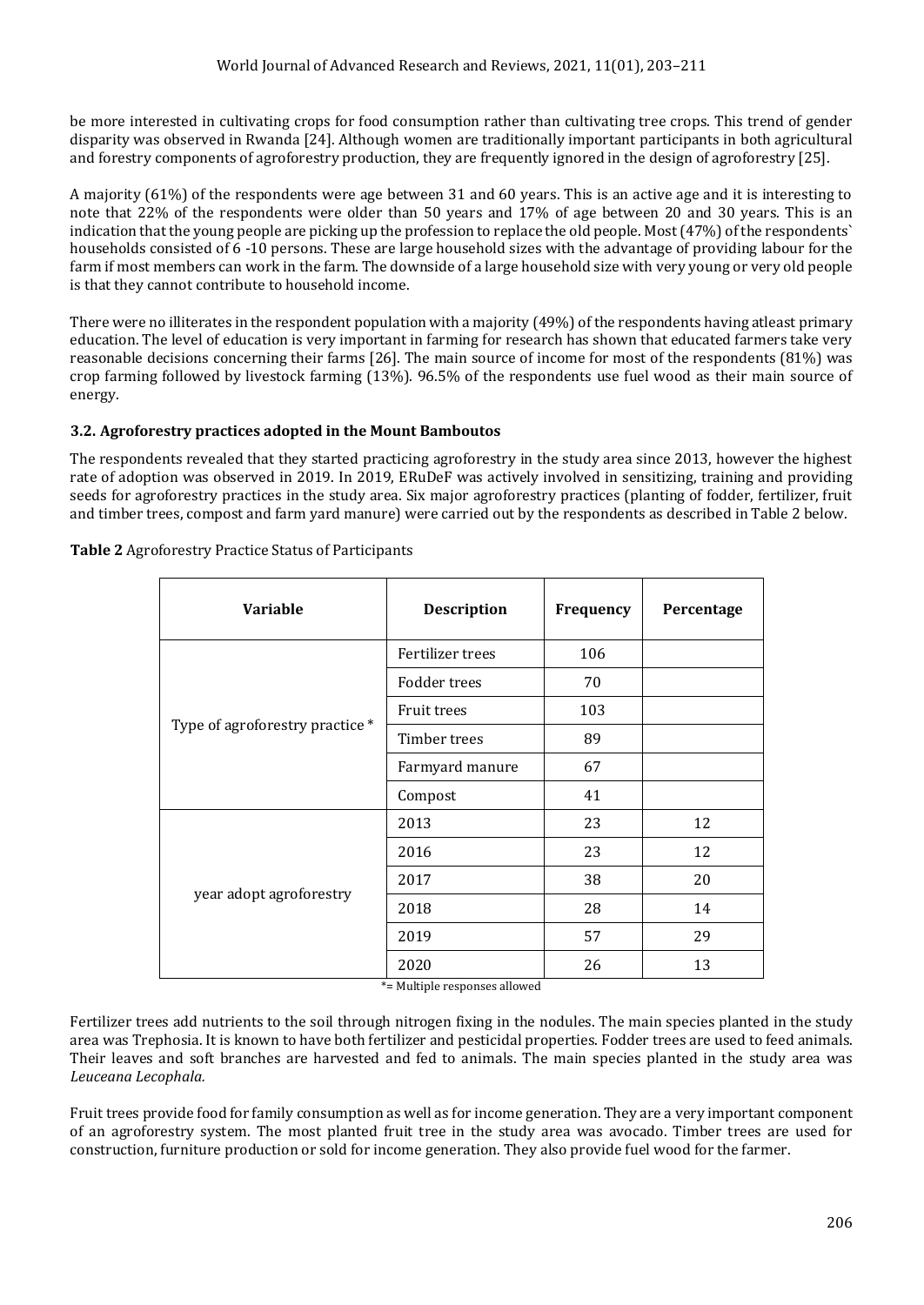Farmyard and compost manures are used to improve soil fertility and in the Trans Nzoia district in Western Region-Kenya several success stories from farmers have been recorded [27]. The manures were prepared from a combination of organic materials and animal wastes. Most of the respondents reared livestock and used their waste for manure production. The main livestock reared in the study area were; chicken, pigs, goats, sheep, guinea pigs, rabbits, and grass cutters.

### **3.3. Adoption of agroforestry practices**

The respondents stated four main reasons why they adopted agroforestry practices (Figure 1). Most (50%) respondents adopted agroforestry practices for better crop yields, this was followed by for diverse income (20%), for fuel wood production (15%) and for animal feed (14%). With declining soil fertility, farmers try to improve soil quality and hence crop yields through agroforestry practices. Agroforestry has the ability to (1) enrich soil organic carbon better than monocropping systems, (2) improve soil nutrient availability and soil fertility due to the presence of trees in the system, and (3) enhance soil microbial dynamics, which would positively influence soil health [28]. Responses of the interviewed farmers show that farmers were indeed convinced that agro-forestry help them to replenish soil fertility and hence improved yields. This is similar to the results of detailed field and case studies carried out in Western Kenya [29]. The multipurpose function of agroforestry gives the farmer the possibility to have income from multiple sources. Almost all (96.5%) of the respondents in the study area agreed that their main source of energy was fuel wood. Agroforestry practices help farmers to have enough fuel wood for their households. Respondents reared animals and needed to feed the animals; this justifies why fodder trees were among the major agroforestry practices in the study area.





### **3.4. Constraints to the adoption of agroforestry practices**

It was noted that the different agroforestry practices were not adopted at the same rate and this research sorted to find out the reason. Three main constraints were put forth by the respondents namely; lack of training, lack of seeds and too much labour. As presented in Figure 2 lack of training was rated as the main constraint for the adoption of agroforestry practices. Lack of seeds was rated as a second main constraint to the adoption of agroforestry practices no matter the type of agroforestry practice. As evoked by the respondents, seeds for fertilizer, fodder, fruit and timber trees were not readily available. Association between adoption of some agroforestry technologies with knowledge of the technology, availability of seed, and having the appropriate skills was found in a study among smallholder farmers in Zambia [30]. The importance of training for agroforestry adoption was evident in a study in Zimbabwe where formally trained farmers adopted agro-forestry technologies more than informally-trained farmers [31]. In Rwanda, it was found that due to lack of skills and technical know-how, capital and quality seeds, some farmers were declining to adopt the agroforestry practices [32].

Lack of knowledge and lack of seed/planting materials influence the adoption of agro-forestry [33]. Concerning the practice of manure production, labour was cited as the second constraint to its adoption. Manure production requires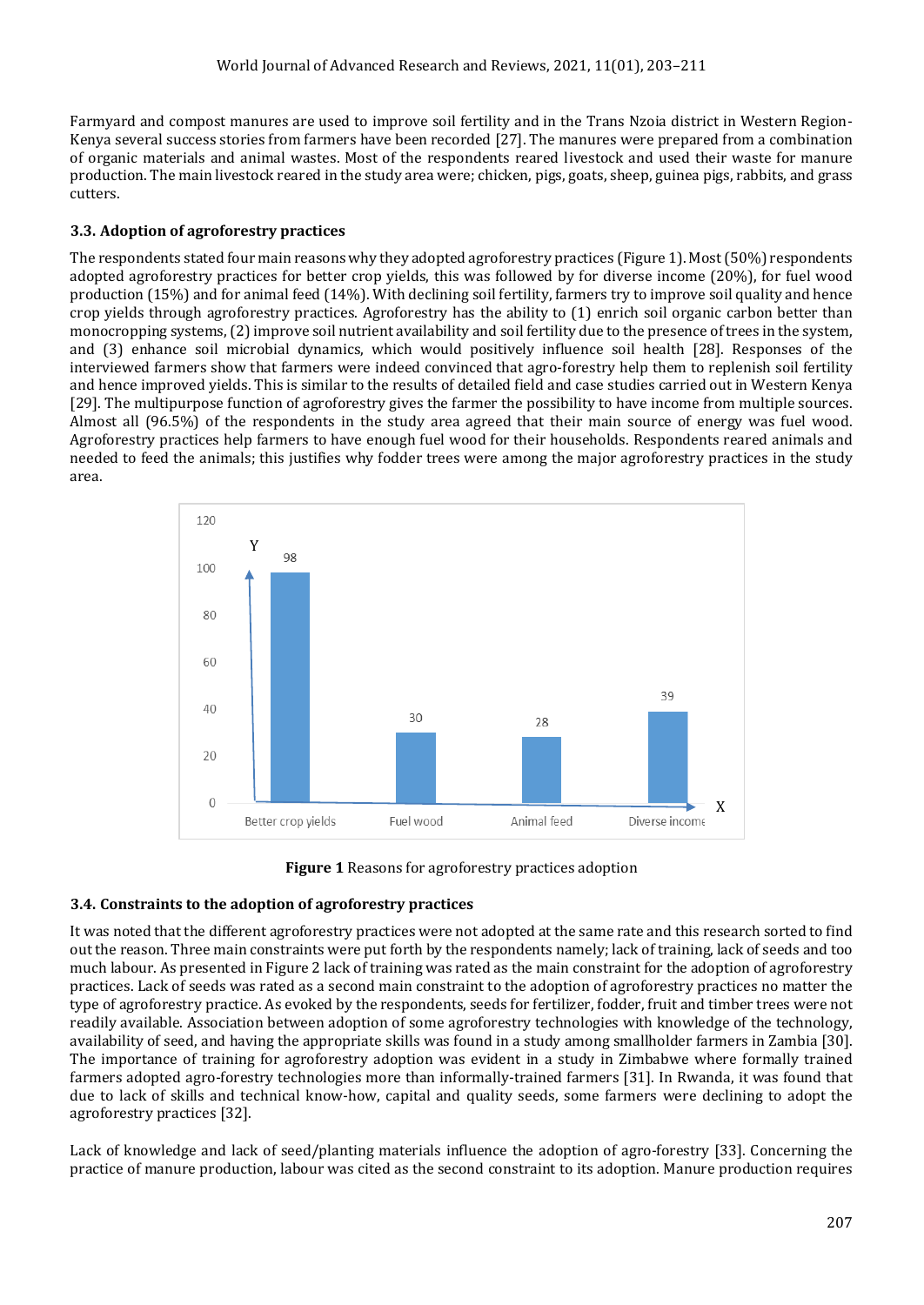shredding of material, layering, mixing and watering. Most farmers consider the activities to be labourous and would not want to do it.



**Figure 2** Constraints to the adoption of agroforestry practices

### **3.5. Food security situation of the respondents**

The household food security status of the respondents is presented in Figure3. 39% of the respondent households were food secure, while 28% were severely food insecure. Food insecure households are those that experience inadequate food intake due to lack of resources that enable them to command or produce food needed to maintain an acceptable level of consumption. They result to skipping meals, eating less and doing activities that they don`t prefer in order to get food.



**Figure 3** Household food security status in the Mount Bamboutos landscape

### **3.6. Association between agroforestry practices and food security**

It was necessary to find out if practicing agroforestry was associated with household food security. A Pearson correlation which is used to find the association between two categorical variables was used. The results showed that household food security was significantly and positively associated with the planting of fodder trees, timber trees and fruit trees (Table3). These results are in agreement with a study which reported that agroforestry supports food and nutritional security through the direct provision of food, by raising farmers' incomes and providing fuel for cooking, and through various ecosystem services [34]. Other researchers have illustrated how agroforestry systems can increase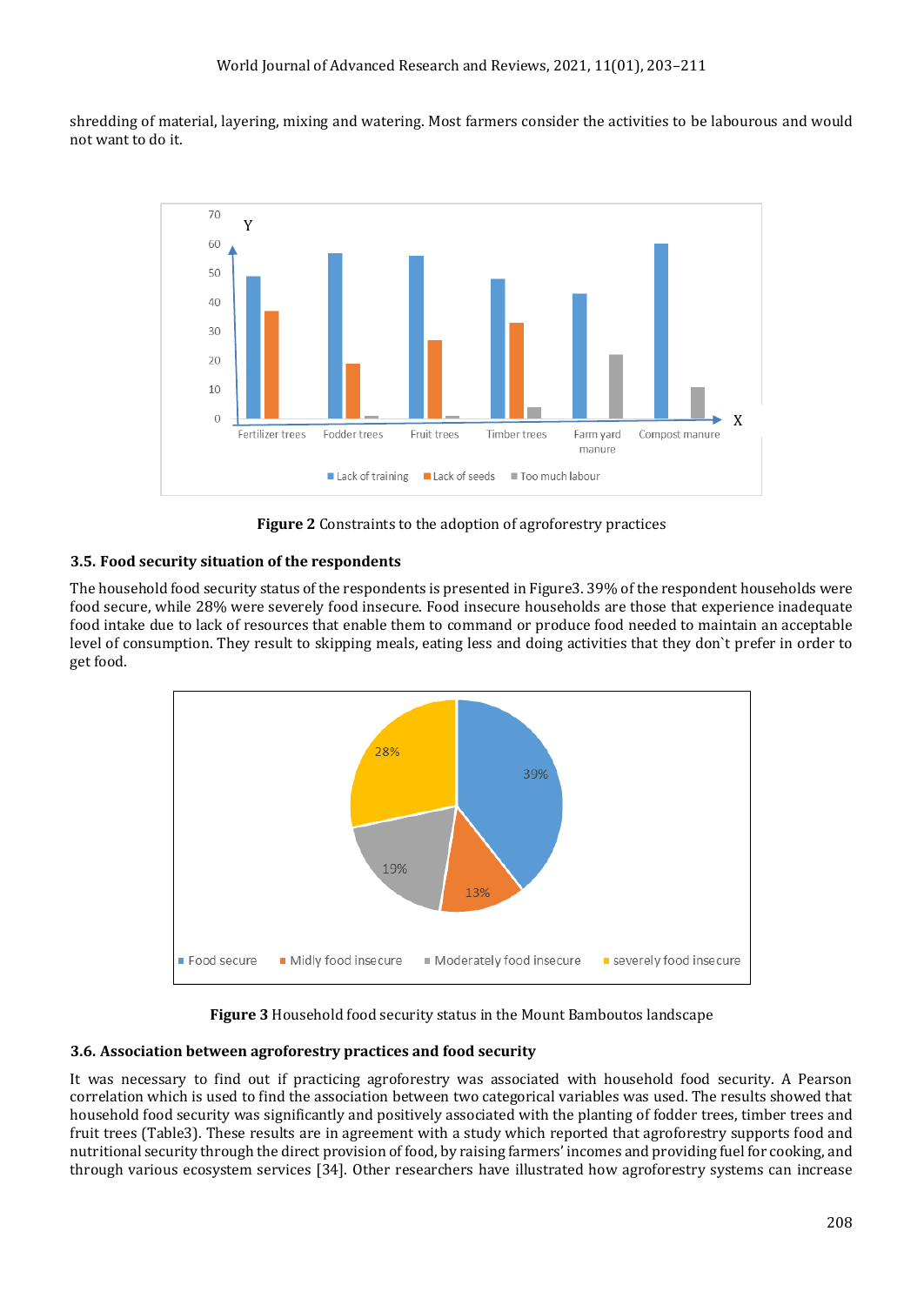yield while also advancing multiple sustainable development goals (SDGs), especially for the small developing-world agriculturalists central to the SDG framework. Agroforestry also increases resilience of crops and farm livelihoods, especially among the most vulnerable food producers. The adoption of agroforestry practices on farmland would greatly boast food production and soil nutrients [35]. Fertilizer trees improve food security for adopters in maize-based mixed farming systems through increased in average value of food production and maize productivity [36]. Apart from compost manure that was negatively associated with food security, all the other agroforestry practices were positively associated with food security. The negative association could be attributed to the non-mastering of the composting technique that usually results in compost of low quality that does not pay off.

| <b>Variable</b>      | Fodder<br>trees             | <b>Timber</b><br>trees | <b>Fertilizer</b><br>trees           | Fruit<br>trees | Farm yard<br>manure | Compost<br>manure | Food<br>security<br>status |
|----------------------|-----------------------------|------------------------|--------------------------------------|----------------|---------------------|-------------------|----------------------------|
| Fodder trees         |                             |                        |                                      |                |                     |                   |                            |
| Timber trees         | $0.594**$                   | 1                      |                                      |                |                     |                   |                            |
| Fertilizer trees     | $0.554**$                   | $0.580**$              | 1                                    |                |                     |                   |                            |
| <b>Fruit trees</b>   | $0.630**$                   | $0.570**$              | $0.684**$                            | 1              |                     |                   |                            |
| Farm yard manure     | $0.356**$                   | $0.544**$              | $0.551**$                            | $0.519**$      | 1                   |                   |                            |
| Compost              | $0.434**$                   | $0.549**$              | $0.331**$                            | $0.576**$      | $0.462**$           | 1                 |                            |
| Food security status | $0.240**$<br>about the com- | $0.284**$<br>.         | 0.002<br>$\sim$ $\sim$ $\sim$ $\sim$ | $0.225**$      | 0.146               | $-0.014$          | 1                          |

**Table 3** Pearson correlation between food security status and agroforestry practices

\*\* Correlation coefficient significant at 1% alpha level

### **4. Conclusion**

Most respondents were males (76%) and were all literate with a majority using fuel wood as their main source of energy. The major agroforestry practices were, planting of fodder, fertilizer, fruit and timber trees, compost and farm yard manure preparation. The highest year of adoption of agroforestry practices was in 2019. The reasons for the adoption of agroforestry practices were; for better crop yields, fuel wood, animal feed and for diverse income. The main constraints to the adoption of agroforestry practices were lack of training, lack of seeds and much labour involved. 39% of the respondents were food secure and 28% severely food insecure. Apart from compost manure that was negatively associated with food security, all the other agroforestry practices were positively associated with food security. It is recommended that extension agents and other stakeholders should intensify efforts to educate and train more farmers on the practice and advantages of agroforestry. This will go a long way to increase adoption rate while ensuring food security.

### **Compliance with ethical standards**

### *Acknowledgments*

The authors are grateful for the financial support of the Darwin Initiative and Tree Sisters. The technical support of the International Tree Foundation (ITF) and the farmers around mount Bamboutos is greatly acknowledged.

### *Disclosure of conflict of interest*

Authors declare no conflict of interest.

### *Statement of informed consent*

Informed consent was obtained from all individual respondents included in the study.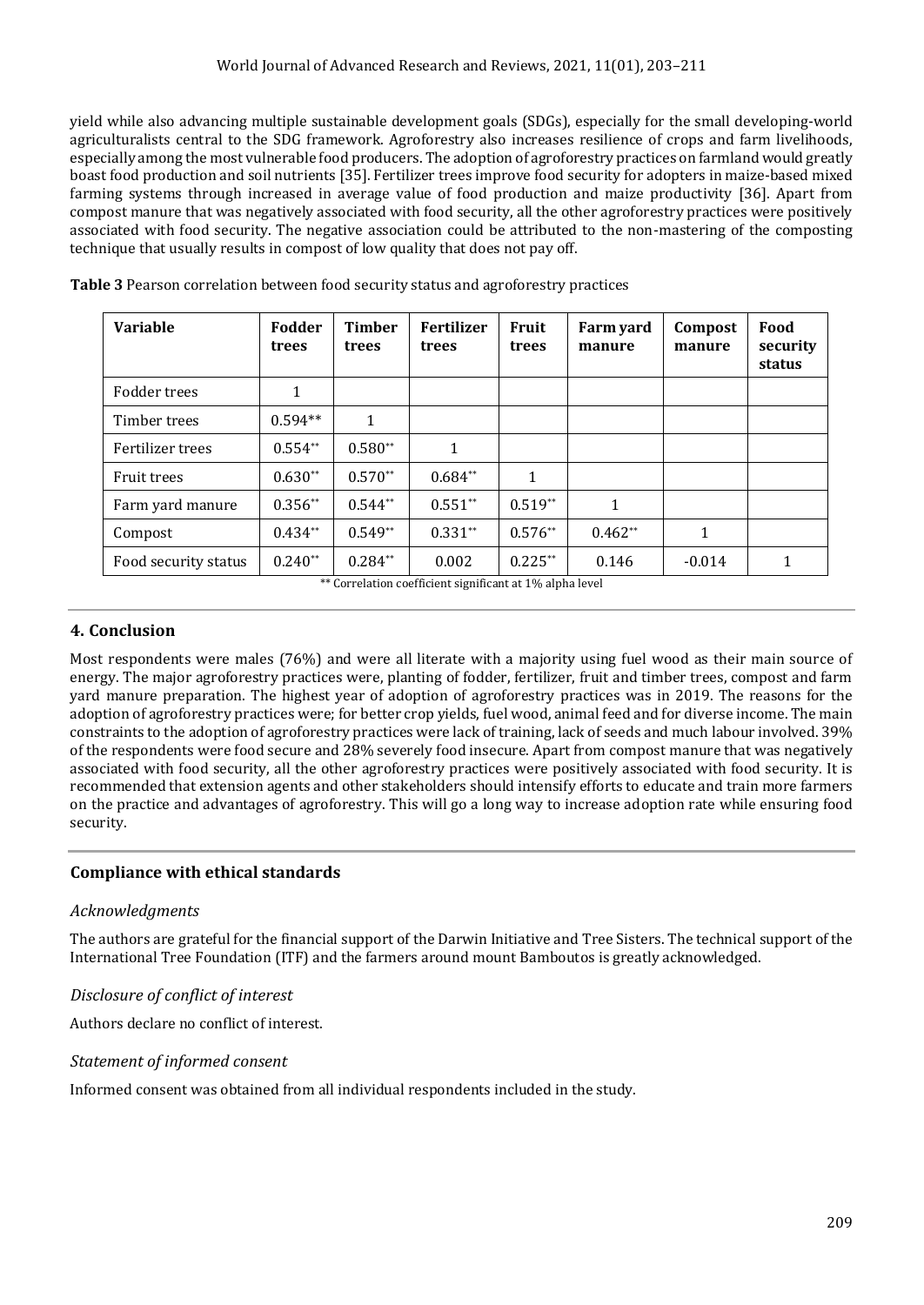#### **References**

- [1] Mbow C, Noordwijk MV, Luedeling E, Neufeldt H, Minang PA, Kowero G. Agroforestry solutions to address food security and climate change challenges in Africa. Current Opinion in Environmental Sustainability. 2014; 6: 61- 67.
- [2] Awazi NP, Tchamba NM. Enhancing agricultural sustainability and productivity under changing climate conditions through improved agroforestry practices in smallholder farming systems in sub-Saharan Africa. African Journal of Agricultural Research. 2019; 14(7): 379-388.
- [3] Awazi NP, Tchamba NM, Temgoua LF. Enhancement of resilience to climate variability and change through agroforestry practices in smallholder farming systems in Cameroon. Agroforestry Systems. 2019; 88: 947-956.
- [4] Leakey RRB. Definition of Agroforestry Revisited. Agroforestry Today. 1996: 8(1): 5-7.
- [5] Jose S. Agroforestry for ecosystem services and environmental benefits: An overview. Agroforestry Systems. 2009; 76: 1–10.
- [6] Nair PKR, Garrity D. Agroforestry The Future of Global Land Use. Advances in Agroforestry. 2012; 9(1).
- [7] Amare D, Wondie M, Mekuria W, Darr D. Agroforestry of smallholder farmers in Ethiopia: Practices and benefits. Small-scale Forestry. 2018; 18(1): 39-56.
- [8] Jerneck A, Olsson L. More than trees! Understanding the agroforestry adoption gap in subsistence agriculture: Insights from narrative walks in Kenya. Journal of Rural Studies. 2013; 32: 114–125.
- [9] Abubakar AS, Fondo TA, Nyong PA. Agroforestry for sustainable agriculture in the Western Highlands of Cameroon Haya: The Saudi Journal of Life Sciences. 2020; 5(9): 160-164.
- [10] Kumar BM, Nair PKR. The enigma of tropical home gardens. Agroforestry System. 2004; 61: 135–152.
- [11] Kumar M, Bhatt VP, Rajwar GS. Plant and soil diversities in a sub-tropical forest of the Garhwal Himalaya. Ghana Journal of Forestry. 2006; 19-20: 1-19.
- [12] Tynsong H, Tiwari BK. Plant Diversity in the Homegardens and their Significance in the Livelihoods of War Khasi Community of Meghalaya. [Journal of Biodiversity.](https://www.researchgate.net/journal/Journal-of-Biodiversity-0976-6901) 2009; 1(1).
- [13] Kebebew Z, Endale BJ, Ermias M. Analysis of socio-economic contribution of agroforestry systems to smallholder farmers around Jimma town, Southwestern Ethiopia. 2020; 12(1): 48-58.
- [14] [Olajide-Taiwo FB,](https://www.cabdirect.org/cabdirect/search/?q=au%3a%22Olajide-Taiwo%2c+F.+B.%22) [Adeoye IB,](https://www.cabdirect.org/cabdirect/search/?q=au%3a%22Adeoye%2c+I.+B.%22) [Adebisi-Adelani O,](https://www.cabdirect.org/cabdirect/search/?q=au%3a%22Adebisi-Adelani%2c+O.%22) [Odeleye OMO,](https://www.cabdirect.org/cabdirect/search/?q=au%3a%22Odeleye%2c+O.+M.+O.%22) [Fabiyi AO,](https://www.cabdirect.org/cabdirect/search/?q=au%3a%22Fabiyi%2c+A.+O.%22) [Olajide-Taiwo LO.](https://www.cabdirect.org/cabdirect/search/?q=au%3a%22Olajide-Taiwo%2c+L.+O.%22) Assessment of the benefits and constraints of home gardening in the neighborhood of the National Horticultural Research Institute, Ibadan, Oyo State. [American-Eurasian Journal of Agricultural and Environmental Science.](https://www.cabdirect.org/cabdirect/search/?q=do%3a%22American-Eurasian+Journal+of+Agricultural+and+Environmental+Science%22) 2010; 7(4): 478-483.
- [15] Bishaw B, Abdu A. [Agroforestry and Community Forestry for Rehabilitation of Degraded Watersheds on the](https://scholarworks.wmich.edu/cgi/viewcontent.cgi?article=1056&context=africancenter_icad_archive)  [Ethiopian Highlands.](https://scholarworks.wmich.edu/cgi/viewcontent.cgi?article=1056&context=africancenter_icad_archive) International Conference on Development Studies in Ethiopia. 2003.
- [16] Krishnal S, Weerahewa J, Gunaratne LHP. Role of Home gardens in Achieving Food Security in Batticaloa District, Sri Lanka. International Conference on Economics and Finance Research IPEDR. 2012; 32.
- [17] Ndaeyo NU. Assessing the contributions of homestead farming to food security in a developing economy: A case study of southeastern Nigeria (University of Uyo (Nigeria). Dept. of Crop Science. Journal of Agriculture and Social Sciences (Pakistan). 2007; 1813-2235.
- [18] Lulandal[a LL. M](https://www.researchgate.net/profile/Ll-Lulandala)eeting the Needs of the People Through Species Domestication: A Basis for Effective Conservation of the Eastern Arc Mountain Forest Biodiversity. [Journal of East African Natural History.](https://www.researchgate.net/journal/Journal-of-East-African-Natural-History-0012-8317) 2009; 87: 243-252.
- [19] Musotsi [A,](https://www.researchgate.net/profile/Anne-Musotsi) [Asenath S,](https://www.researchgate.net/profile/Asenath-Sigot) Onyango MOA. The role of home gardening in household food security in Butere Division of western Kenya[. African Journal of Food, Agriculture, Nutrition and Development.](https://www.researchgate.net/journal/African-Journal-of-Food-Agriculture-Nutrition-and-Development-1684-5374) 2008; 8(4): 375-391.
- [20] Akinnifesi FK, Ajayi OC, Sileshi G, Chirwa P, Chianu J. Fertilizer trees for sustainable food security in the maizebased production systems of East and Southern Africa region: a review. Agronomy for Sustainable Development. 2010; 30: 615-629.
- [21] Kalaba FK, Paxie C, Heidi, P. The contribution of indigenous fruit trees in sustaining rural livelihoods and conservation of natural resources. Journal of Horticulture and Forestry. 2009; 1(1): 001-006.